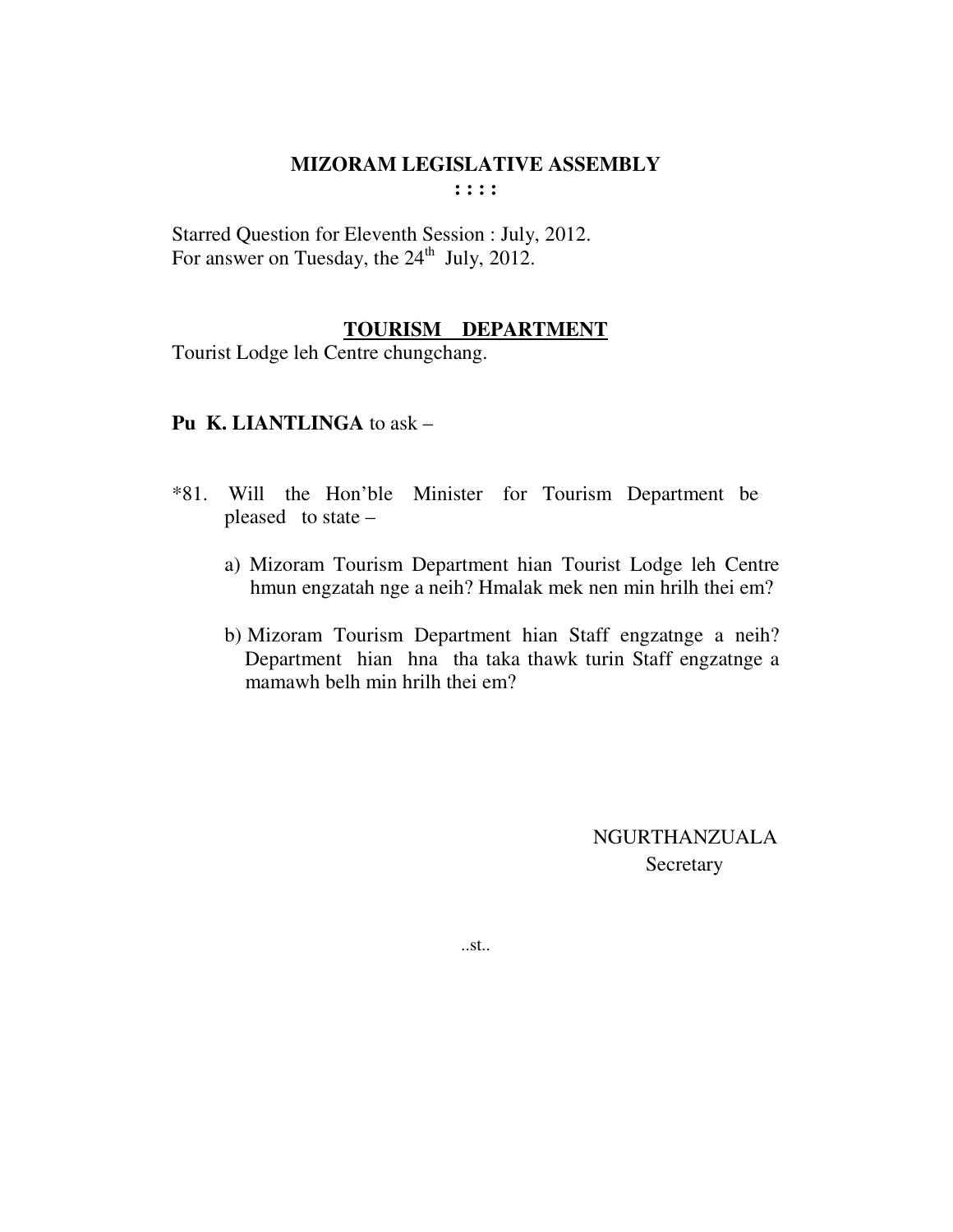Starred Question for Eleventh Session : July, 2012. For answer on Tuesday, the 24<sup>th</sup> July 2012.

# FINANCE DEPARTMENT

Pay Committee chungchang

#### Dr. R. LALTHANGLIANA to ask -

- \*82. Will the Hon'ble Minister for Finance Department be pleased to state  $-$ 
	- Pay Committee-in Mizoram sorkar hnuaia thawkte hlawh  $a)$ chinfel sak a neih tawhte an awm em?
	- He Committee hian engtinnge heng harsatna te hi chinfel sak  $b)$ a tum?

**NGURTHANZUALA** Secretary

 $\dots$ ...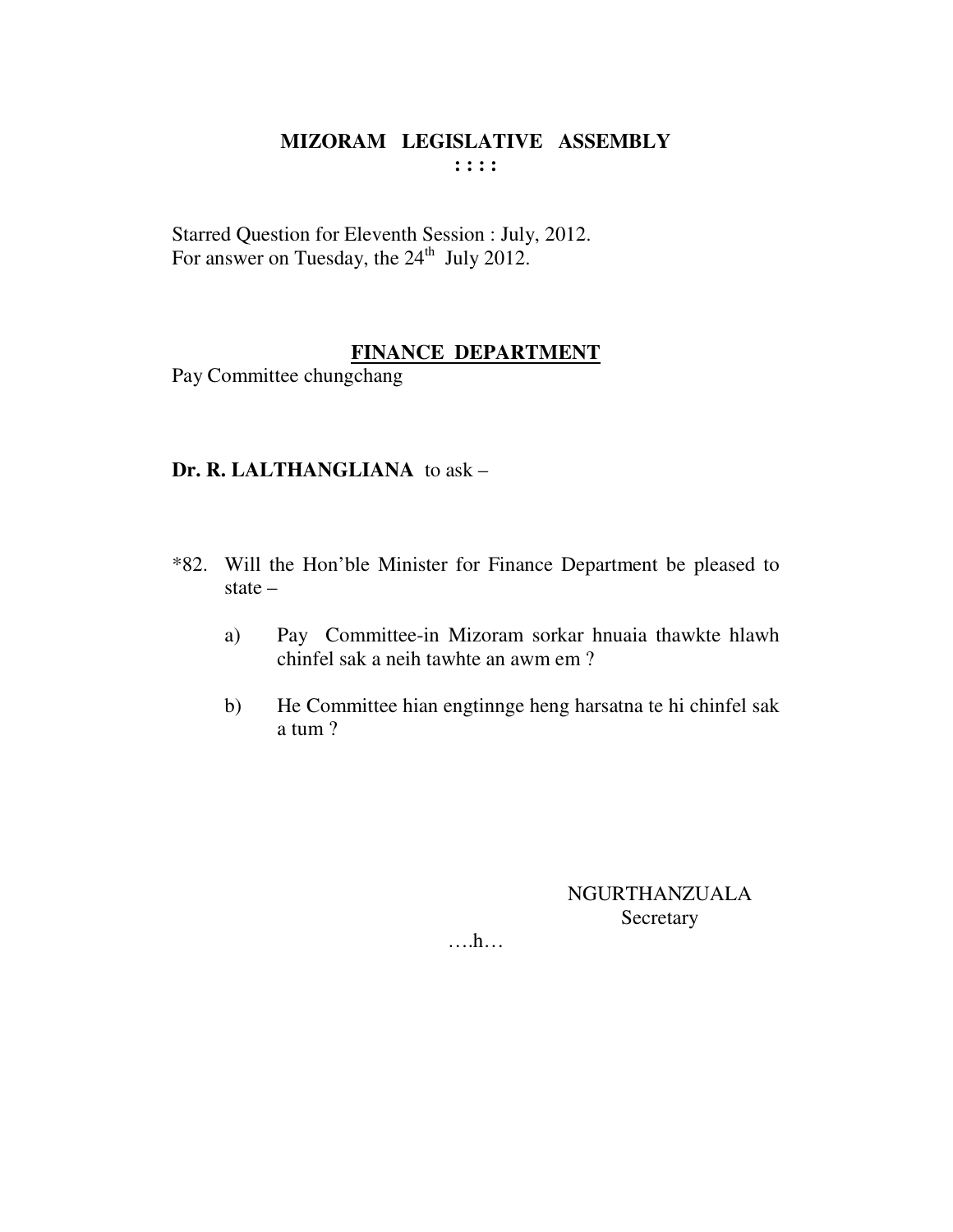Starred Question for Eleventh Session : July, 2012. For answer on Tuesday, the 24<sup>th</sup> July 2012.

#### **GENERAL ADMINISTRATION DEPARTMENT** Electric bill chungchang

# Pu B. LALTHLENGLIANA to ask -

- \*83. Will the Hon'ble Minister for General Administration Department be pleased to state -
	- Secretariat Complex-a sorkar quarters a chengte power a) bill hi tunge bill thin? UD&PA nge SAD nge Power Department?
	- Meter box awm si lo engangin nge bill siam sak thin an nih?  $b)$

NGURTHANZUALA Secretary

 $\dots$ ...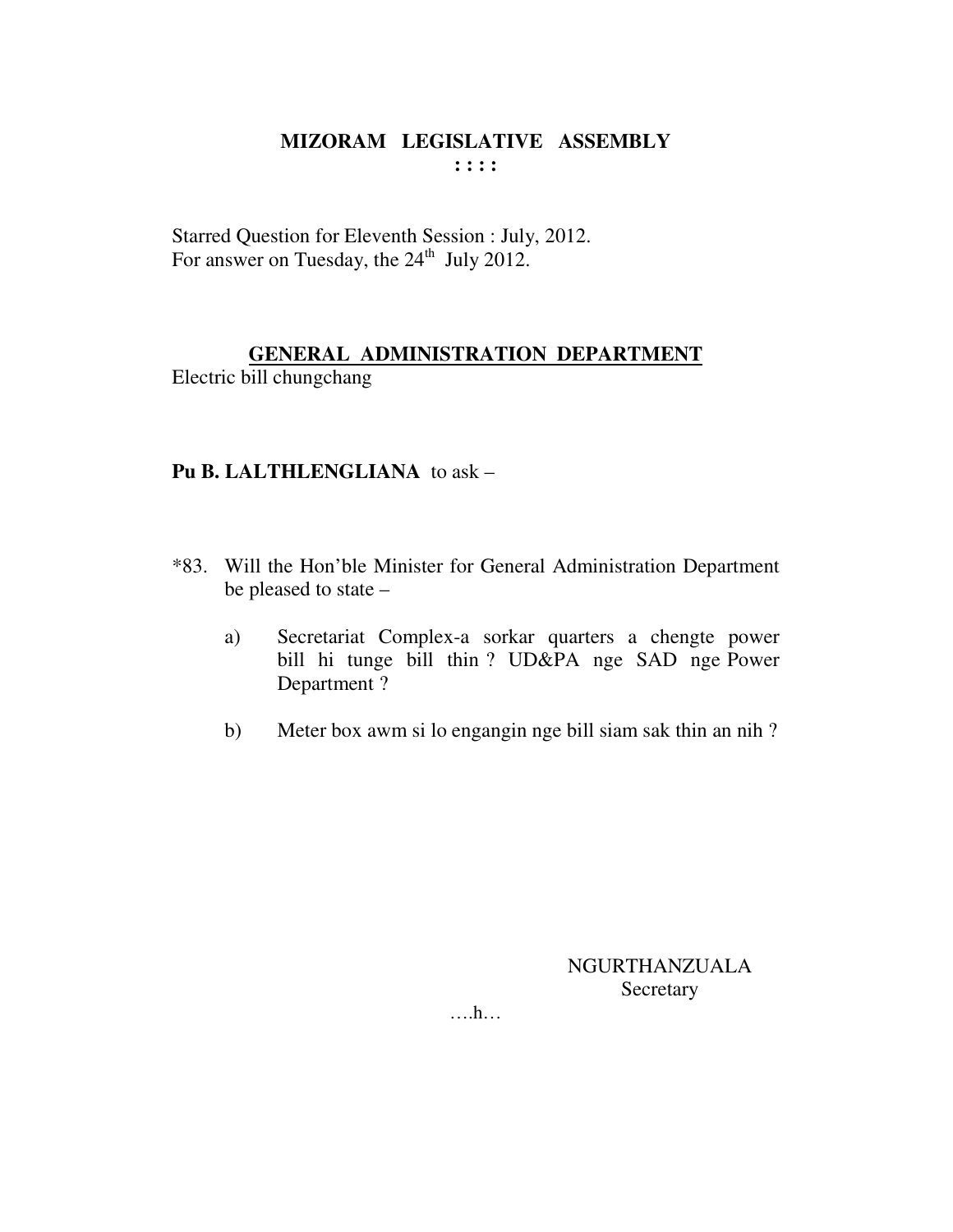# **MIZORAM LEGISLATIVE ASSEMBLY**

**: : :** 

Starred Question for Eleventh Session : July, 2012 For answer on Tuesday, the  $24<sup>th</sup>$  July, 2012

## **GENERAL ADMINISTRATION DEPARTMENT**

Tuipanga Civil S.D.O. chungchang.

## **Pu P.P. THAWLA** to ask –

- \*84. Will the Hon'ble Minister for General Administration Department be pleased to state –
	- (a) Tuipanga Civil S.D.O. dah tawh kha a awmzui (function zui) tawh lo em ni ?
	- (b) Awm zui tawh lo nise engnge a chhan ?

# NGURTHANZUALA Secretary.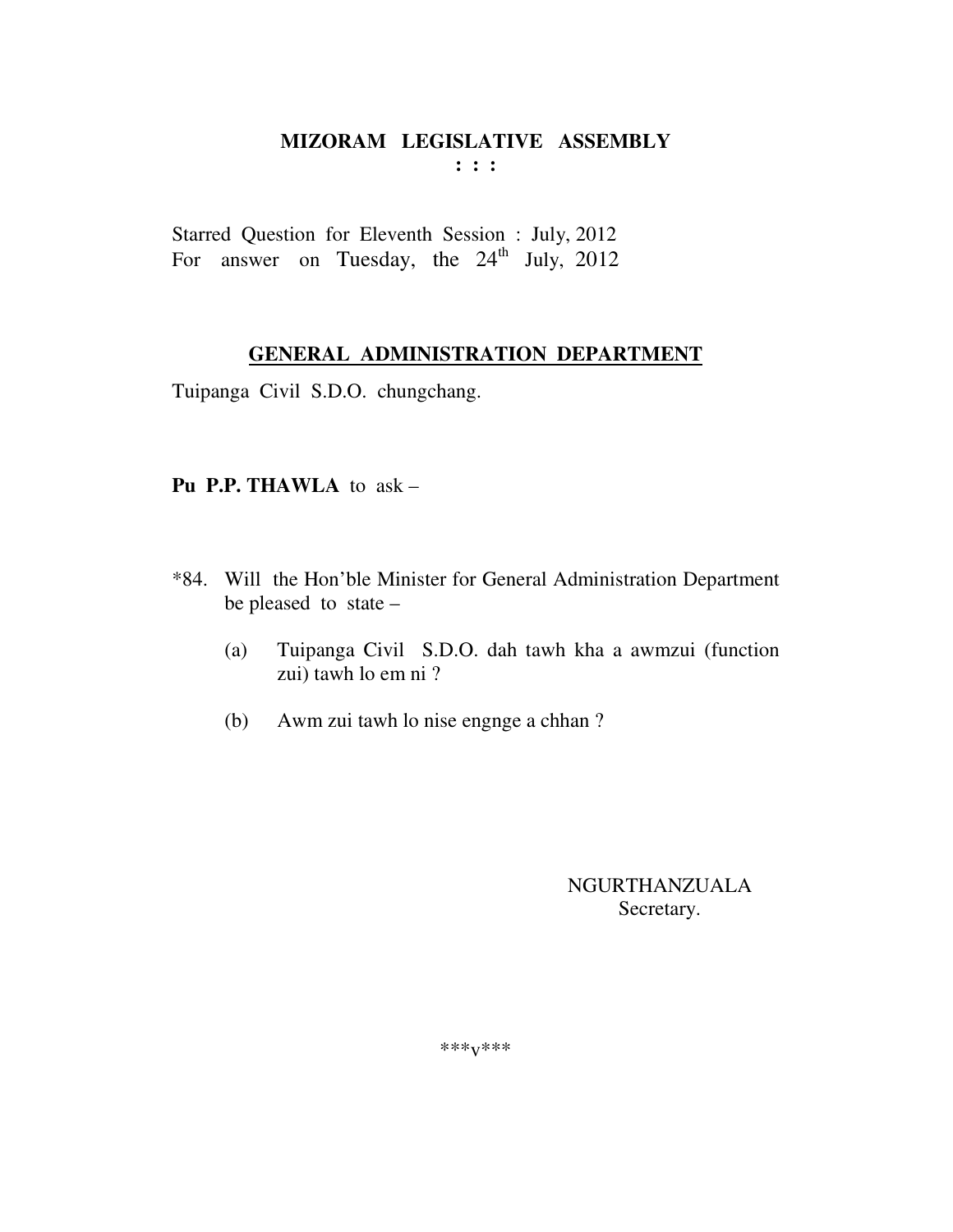Starred Question for Eleventh Session : July, 2012. For answer on Tuesday, the  $24<sup>th</sup>$  July, 2012.

#### **TRADE & COMMERCE DEPARTMENT**

Market hrang hrang chungchang.

#### **Pu K. LIANTLINGA** to ask –

- \*85. Will the Hon'ble Minister for Trade & Commerce Department be pleased to state –
	- a) Aizawl khawpui chhungah hian Market engzatnge awm? A luah man (Rent) kum 2010-2011, 2011-2012 chhung hian sum engzatnge hmuh a nih?
	- b) Aizawl khawpuia Market hrang hrangte hi Aizawl Municipal Council (AMC)-ah pek tuma hma lak a ni em?

 NGURTHANZUALA **Secretary** 

..st..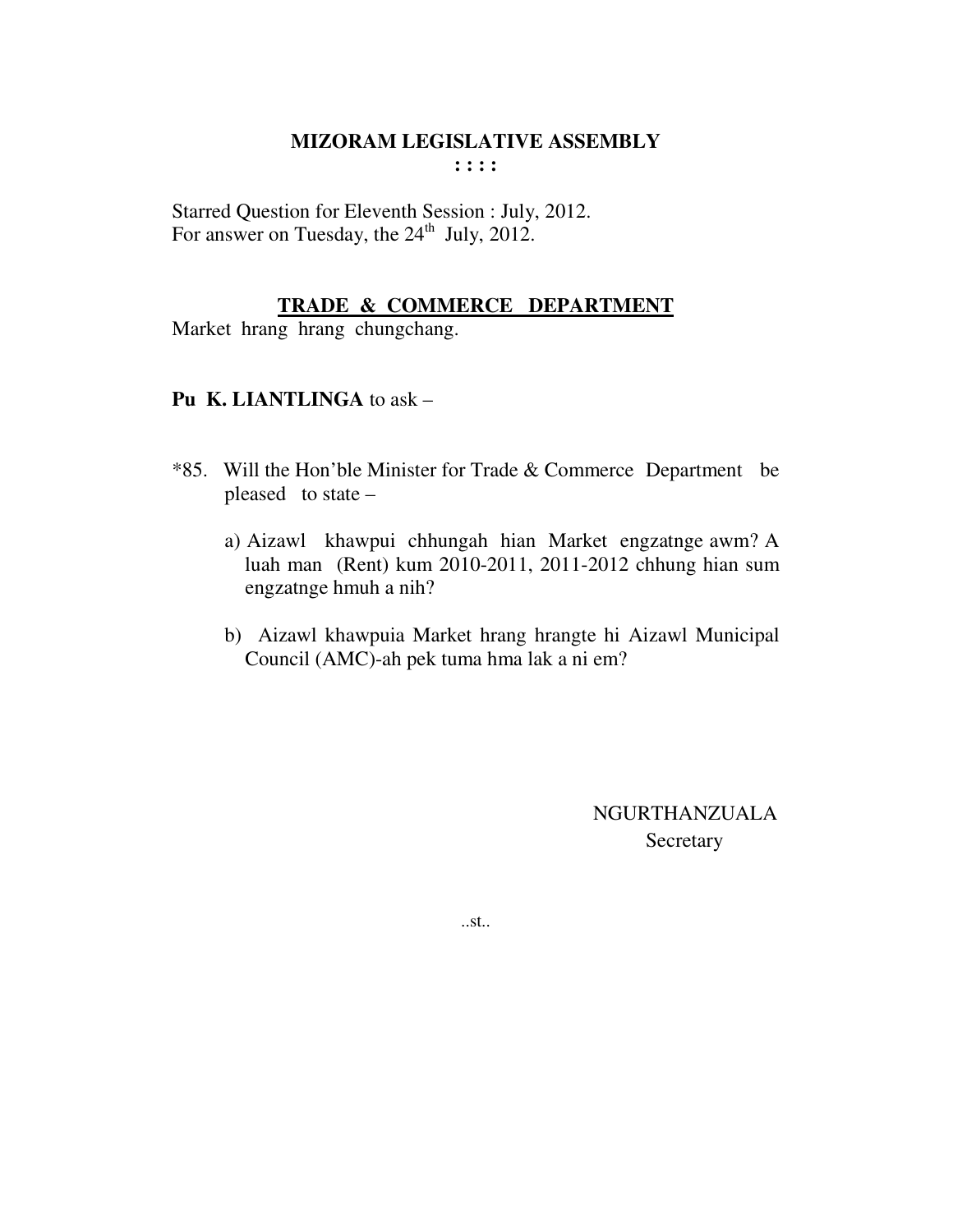# MIZORAM LEGISLATIVE ASSEMBLY  $\cdots$   $\cdots$   $\cdots$

Starred Question for Eleventh Session : July, 2012 For answer on Tuesday, the 24<sup>th</sup> July, 2012

# FINANCE DEPARTMENT

Contingency Fund chungchang.

# Pu LALDUHOMA to ask -

- \*86. Will the Hon'ble Minister for Finance Department be pleased to state  $-$ 
	- Kum 2010-2011, 2011-2012 chhunga Contingency Fund kha a) engtia hman nge a nih?
	- Contingency Fund hi tihpun tumna a awm em?  $b)$

NGURTHANZUALA Secretary

 $***m***$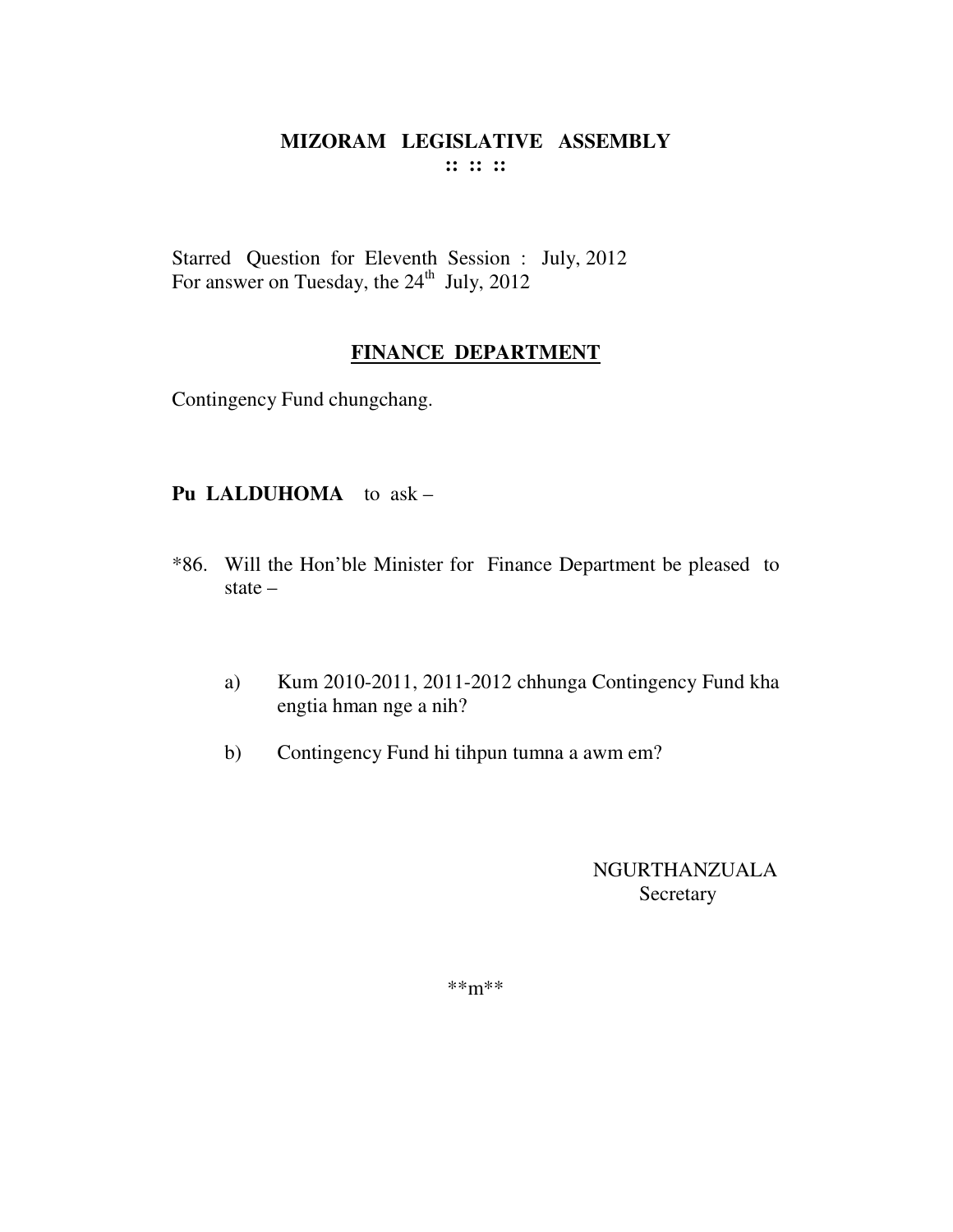Starred Question for Eleventh Session : July, 2012. For answer on Tuesday, the 24<sup>th</sup> July, 2012.

#### FINANCE DEPARTMENT

Dearness Allowances chungchang.

# Pu P.P. THAWLA to ask -

- \*87. Will the Hon'ble Minister for Finance Department be pleased to state
	- a) Mizoram sorkar hnuaia hna thawktute'n Dearness Allowance an lak mek hi eng percent in nge an lak?
	- b) Central Service Officer-te leh State Service a mi te Dearness Allowance lak dan zat a in ang em?

NGURTHANZUALA Secretary

 $...st...$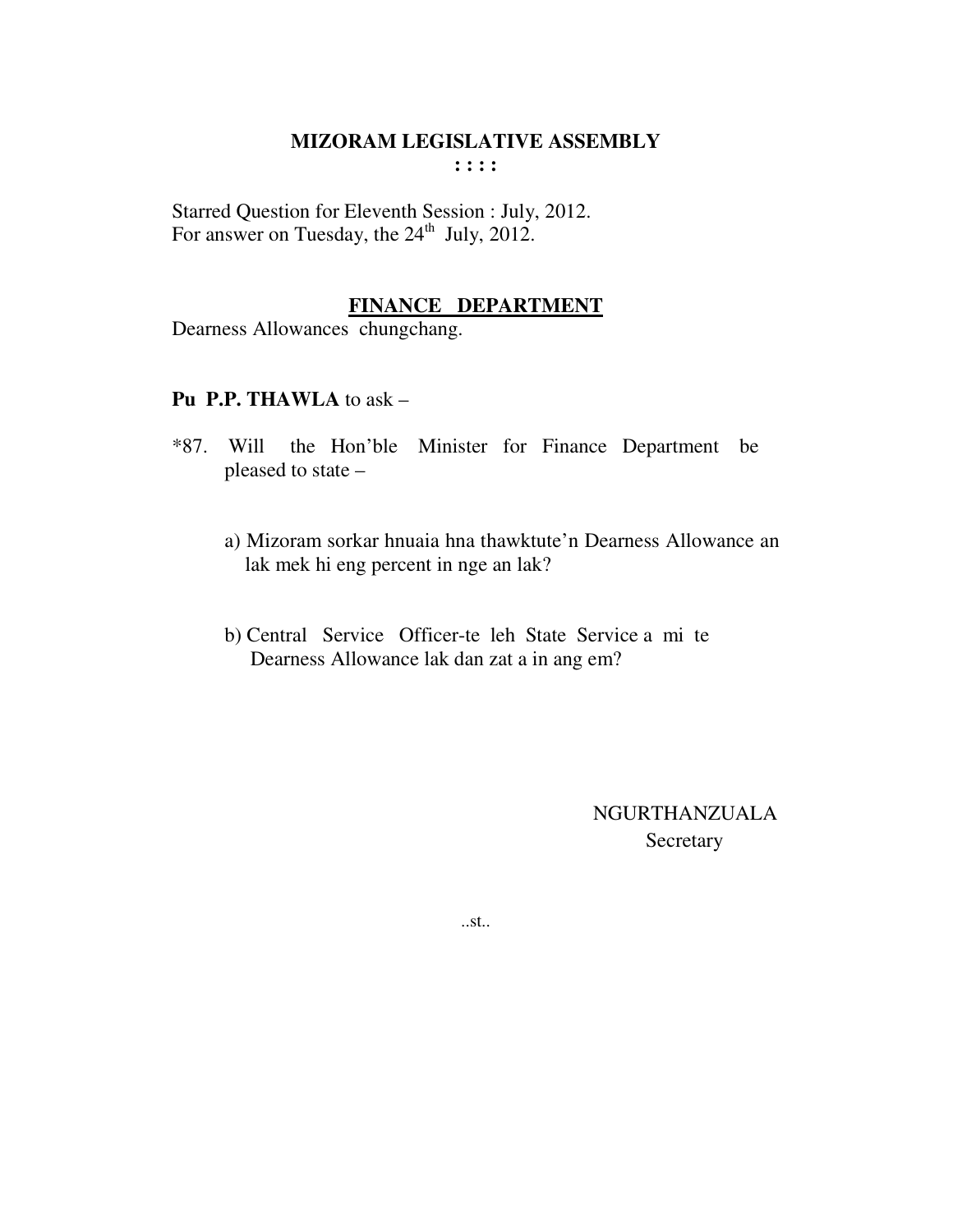#### MIZORAM LEGISLATIVE ASSEMBLY

 $: : : :$ 

Starred Question for Eleventh Session : July, 2012.<br>For answer on Tuesday, the 24<sup>th</sup> July, 2012.

# **SCHOOL EDUCATION DEPARTMENT**

Zirlaibu revised chungchang

# Pu T.T. ZOTHANSANGA to ask -

\*88. Will the Hon'ble Minister  $for$ School Education Department be pleased to state -

School zirlaibute hi ennawn (Revise) tumna a awm em?

**NGURTHANZUALA** Secretary

 $..st..$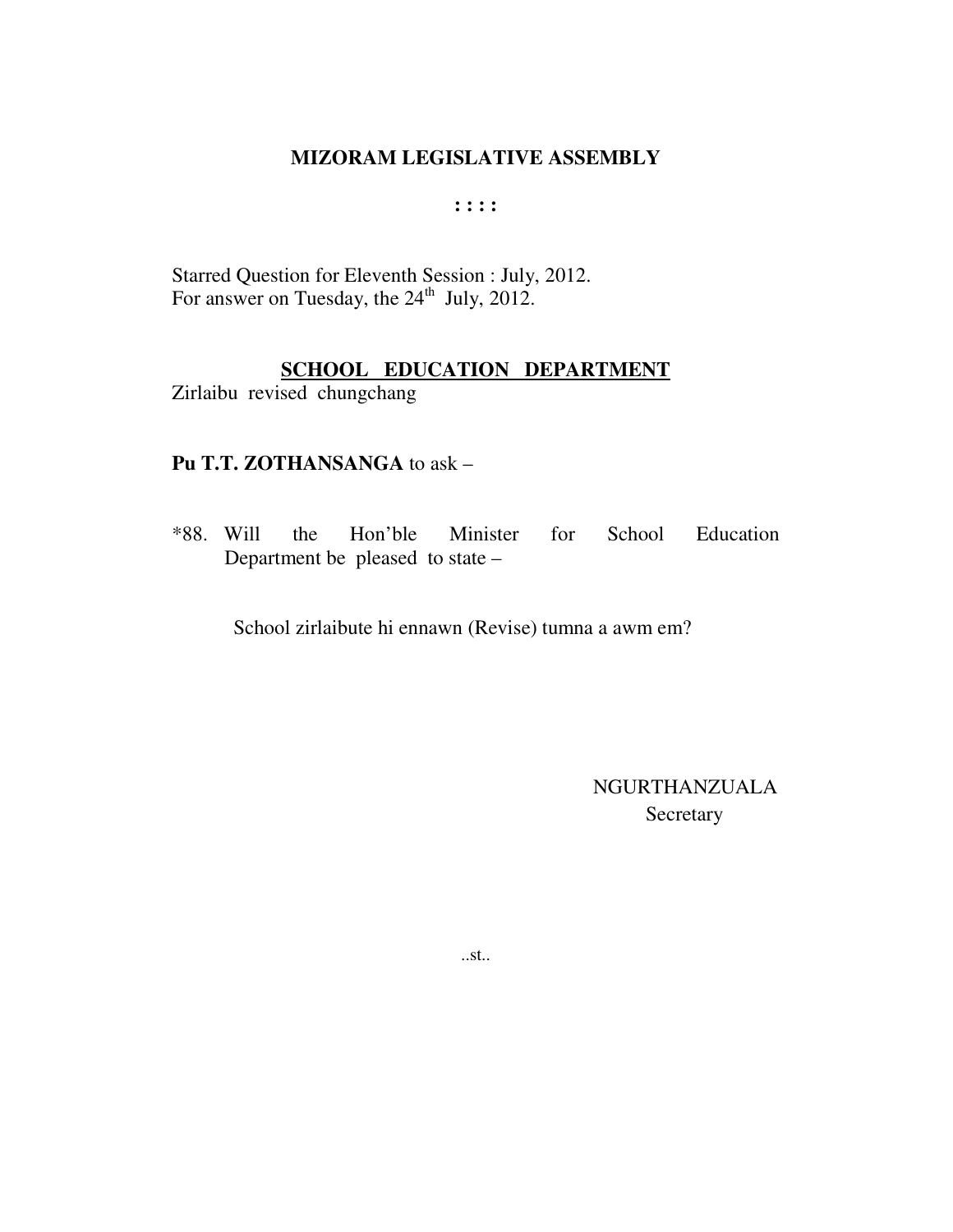Starred Question for Eleventh Session : July, 2012 For answer on Tuesday, the  $24<sup>th</sup>$  July, 2012

# **CO-OPERATION DEPARTMENT**

The Mizoram Co-operative Society Act chungchang.

# **Pu K. LIANTLINGA** to ask –

- \*89. Will the Hon'ble Minister for Co-operation Department be pleased to state –
	- (a) The Mizoram Co-operative Society Act (Amendment) 2011 kha rules siam fel a ni tawh em?
	- (b) Co-operative Development Council hi din a ni tawh em?

# NGURTHANZUALA **Secretary**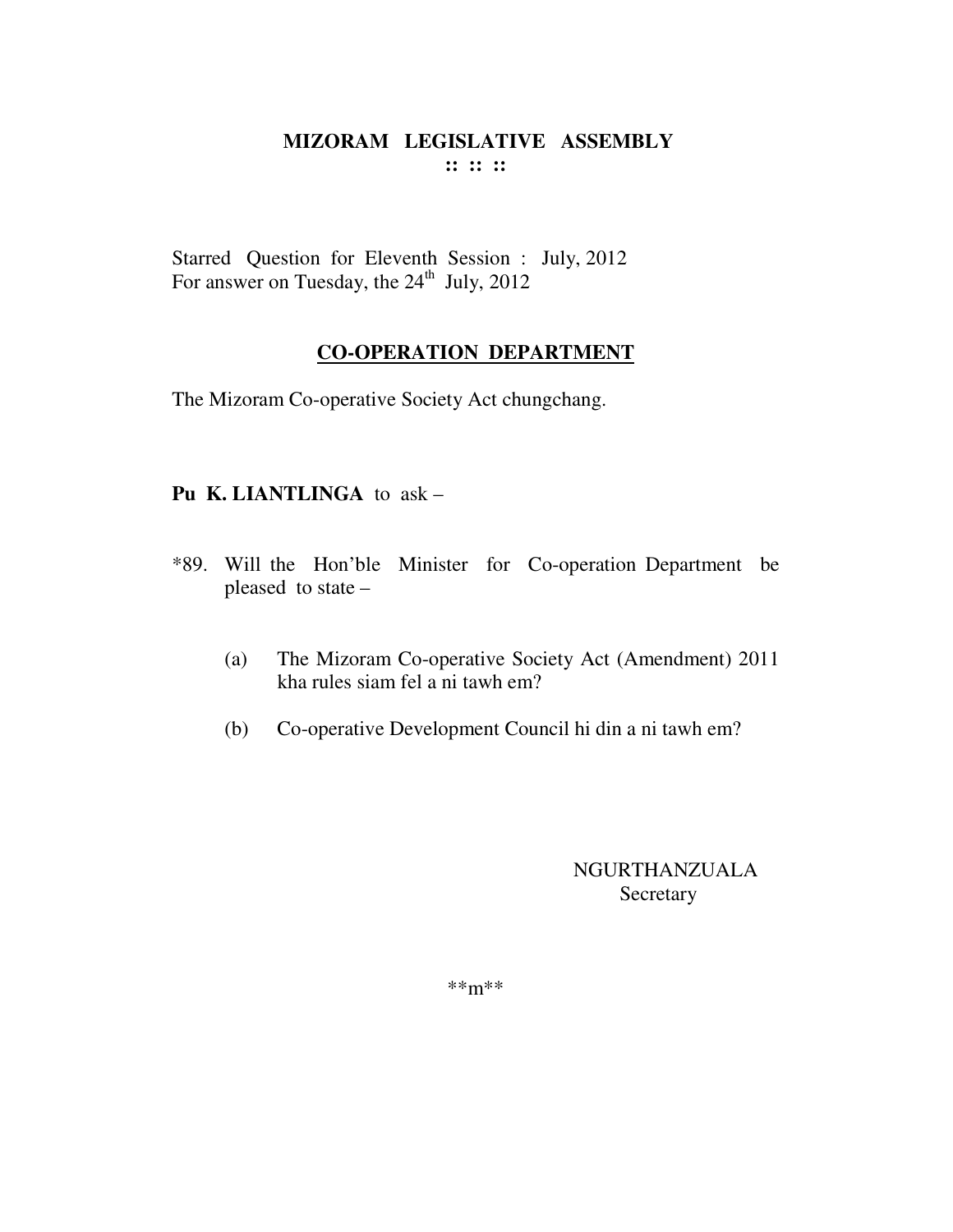Starred Question for Eleventh Session : July, 2012. For answer on Tuesday, the  $24<sup>th</sup>$  July 2012.

#### **TOURISM DEPARTMENT**

N. Vanlaiphai leh E. Lungdar Tourist Lodge chungchang

#### **Pu LALTHANSANGA** to ask –

\*90. Will the Hon'ble Minister for Tourism Department be pleased to state –

 N. Vanlaiphai leh E. Lungdar Tourist Lodge hi engvangin nge hawn ala nih loh ? A chhan min hrilh thei em ?

> NGURTHANZUALA Secretary

….h…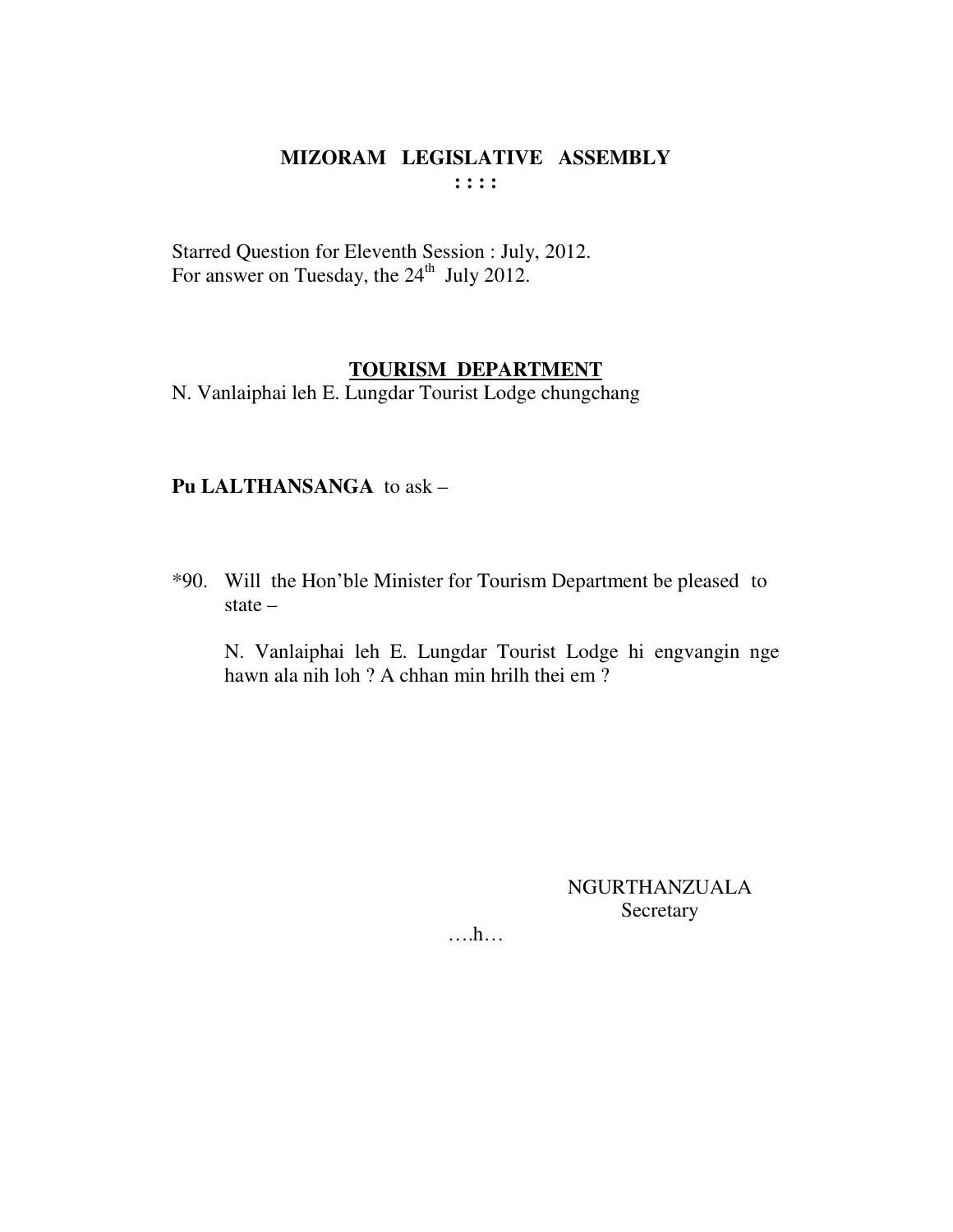Starred Question for Eleventh Session : July, 2012 For answer on Tuesday, the  $24<sup>th</sup>$  July, 2012

# **SCHOOL EDUCATION DEPARTMENT**

RMSA a sum hmuh chungchang.

# **Pu T.T. ZOTHANSANGA** to ask –

\*91. Will the Hon'ble Minister for School Education Department be pleased to state –

Mizoramin RMSA hnuaiah kum 2009-2010, 2010-2011 leh 2011- 2012 chhung khan sum engzatnge a hmuh?

## NGURTHANZUALA Secretary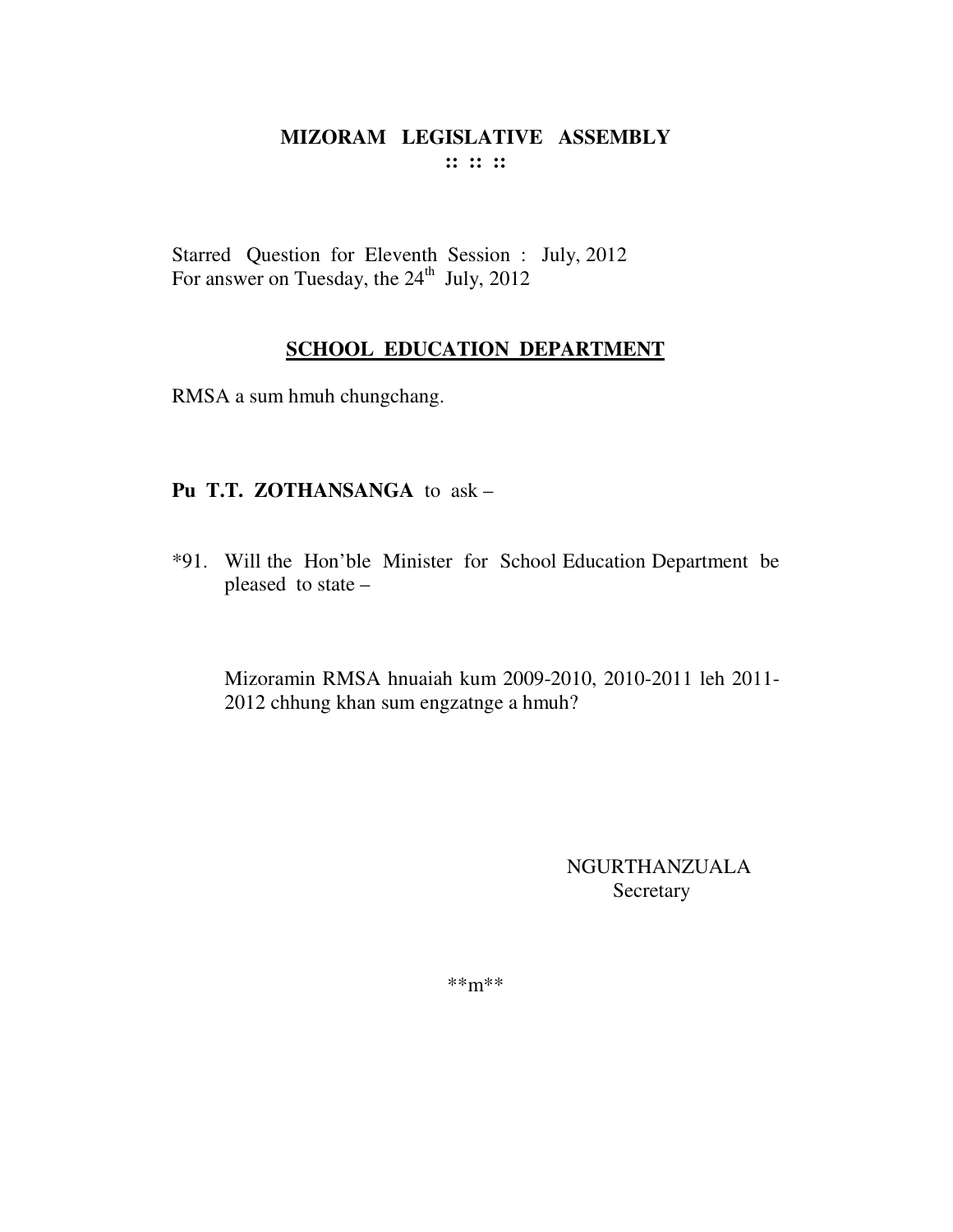Starred Question for Eleventh Session : July, 2012 For answer on Tuesday, the 24<sup>th</sup> July, 2012

# **SCHOOL EDUCATION DEPARTMENT**

SSA teacher transfer chungchang.

#### Pu HMINGDAILOVA KHIANGTE to ask -

\*92. Will the Hon'ble Minister for School Education Department be pleased to state -

SSA teacher transfer an nih hian an post an keng tel zel  $em?$ 

> NGURTHANZUALA Secretary.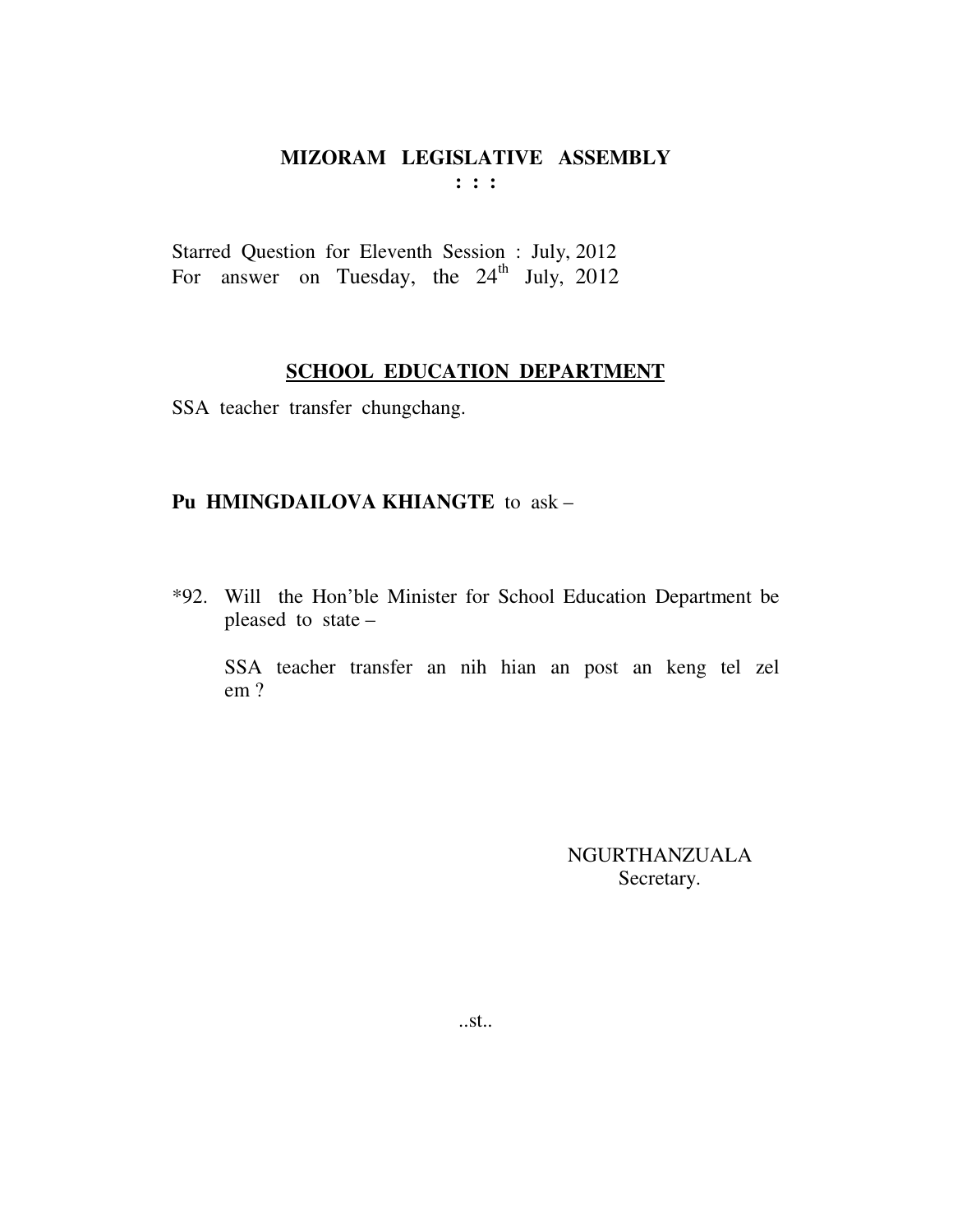## MIZORAM LEGISLATIVE ASSEMBLY  $\mathbf{1}$   $\mathbf{1}$   $\mathbf{1}$   $\mathbf{1}$

Starred Question for Eleventh Session : July, 2012.<br>For answer on Tuesday, the 24<sup>th</sup> July 2012.

## **SCHOOL EDUCATION DEPARTMENT**

Zirlai hmeichhiate duhsakna scheme chungchang

# Pu T.T.ZOTHANSANGA to ask -

\*93. Will the Hon'ble Minister for School Education Department be pleased to state -

SSA emaw, RMSA emaw, School Education hnuai hrim hrim ah hian zirlai hmeichhiate duhsakna bik scheme etc. a awm em?

> **NGURTHANZUALA** Secretary

 $\dots h\dots$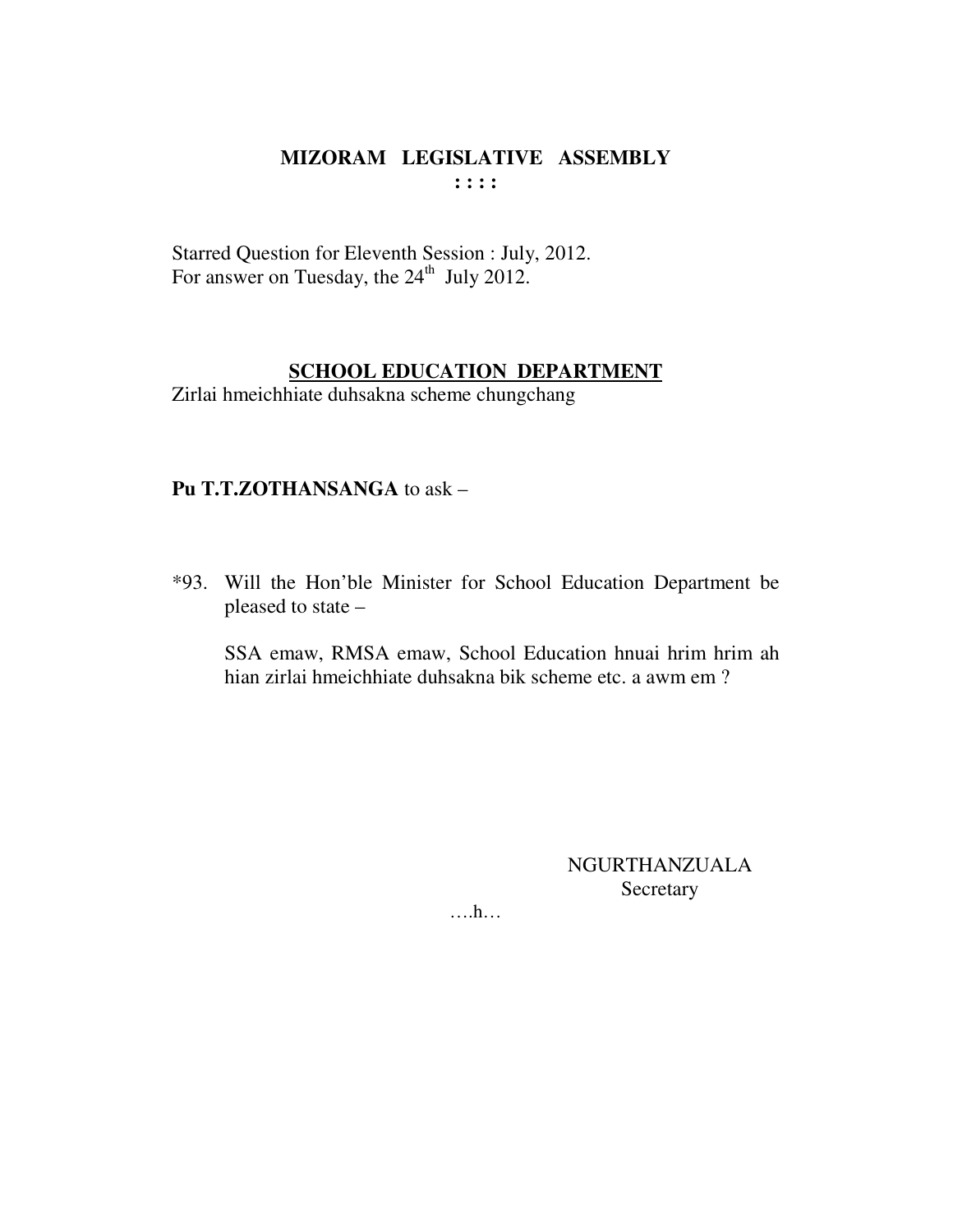Starred Question for Eleventh Session : July, 2012 For answer on Tuesday, the  $24<sup>th</sup>$  July, 2012

# **AGRICULTURE DEPARTMENT**

NLUP chungchang.

## **Pu LALTHANSANGA** to ask –

- \*94. Will the Hon'ble Minister for Agriculture Department be pleased to state –
	- (a) NLUP atana sum kan hmuh hi a year wise-in min hrilh thei em?
	- (b) Beneficiaries engzatnge pek an nih tawh?
	- (c) Development Component atan engzatnge hman anih tawh?

# NGURTHANZUALA Secretary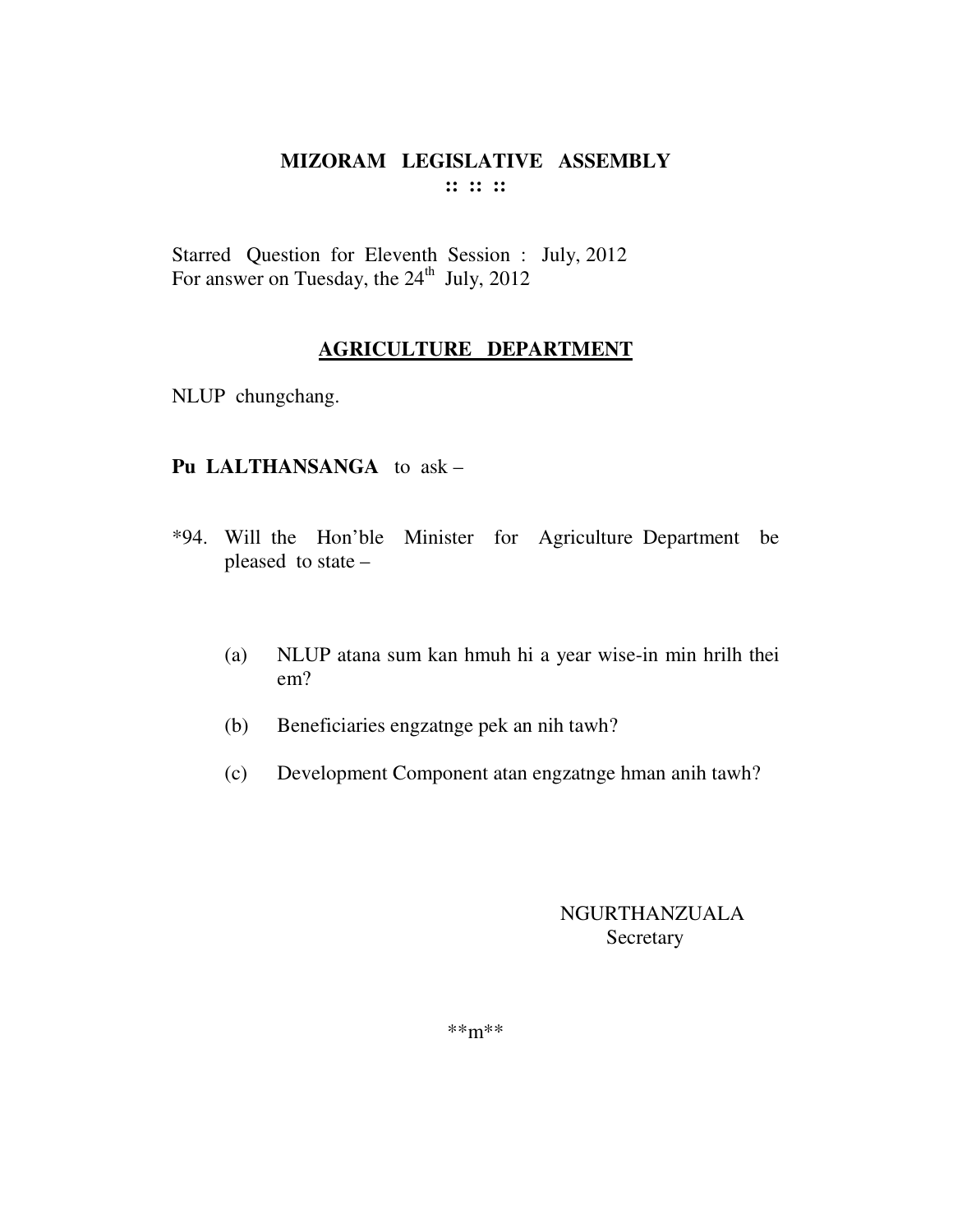Starred Question for Eleventh Session : July, 2012 For answer on Tuesday, the 24<sup>th</sup> July, 2012

#### **SCHOOL EDUCATION DEPARTMENT**

Education Department chungchang.

# Pu T.T. ZOTHANSANGA to ask -

\*95. Will the Hon'ble Minister for School Education Department be pleased to state -

Education Department-ah hian Administrative line leh Teaching line a hrang hlaka buatsaih sak tumna a awm em?

> NGURTHANZUALA Secretary

 $***m***$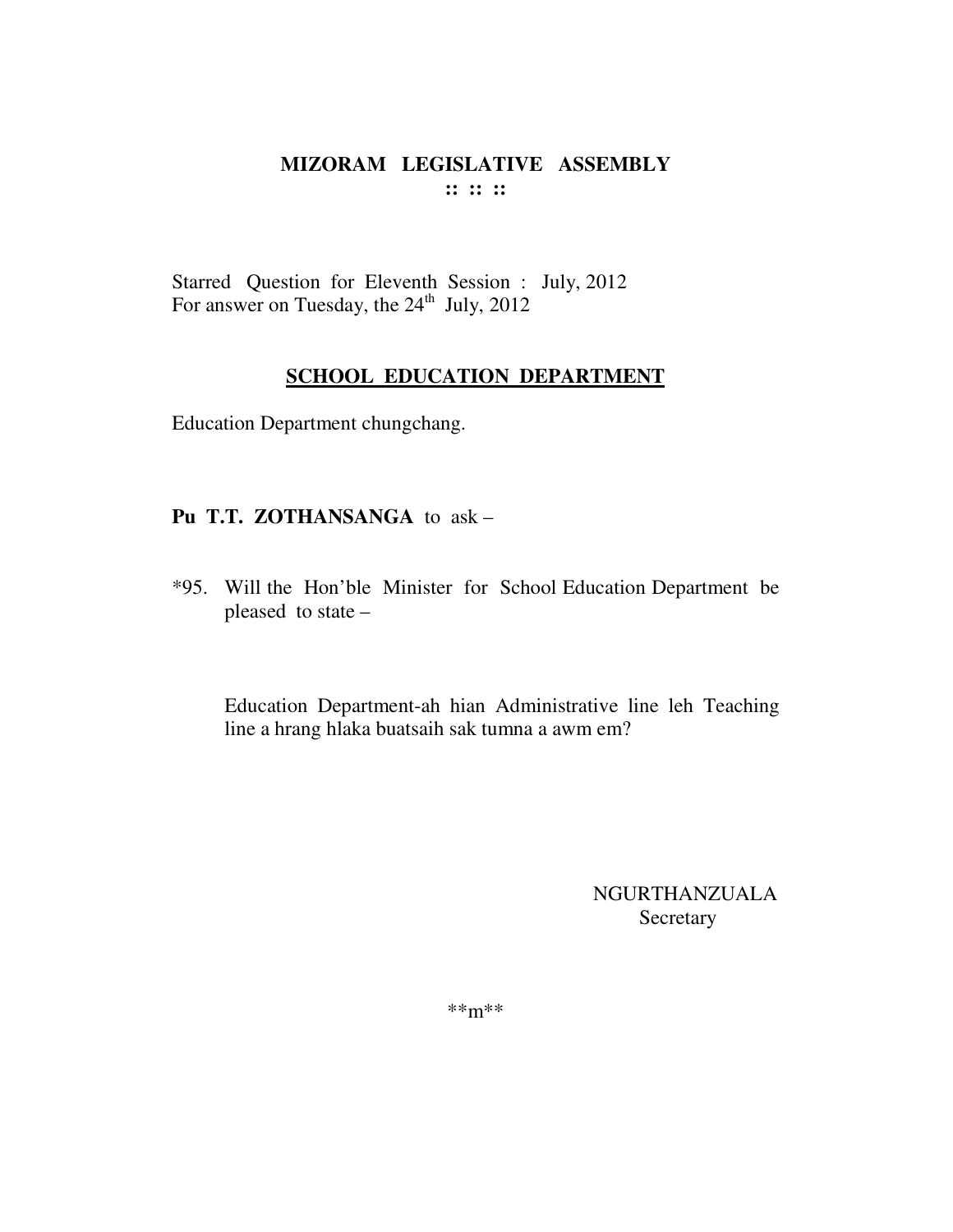#### MIZORAM LEGISLATIVE ASSEMBLY

 $: : : :$ 

Starred Question for Eleventh Session : July, 2012.<br>For answer on Tuesday, the 24<sup>th</sup> July, 2012.

# **SCHOOL EDUCATION DEPARTMENT**

Higher Secondary School chungchang

#### Pu T.T. ZOTHANSANGA to ask -

Will the Hon'ble Minister or School Education Department be  $*96.$ pleased to state -

Mizoramah Higher Secondary School din belh tumna a awm em?

**NGURTHANZUALA** Secretary

 $...st...$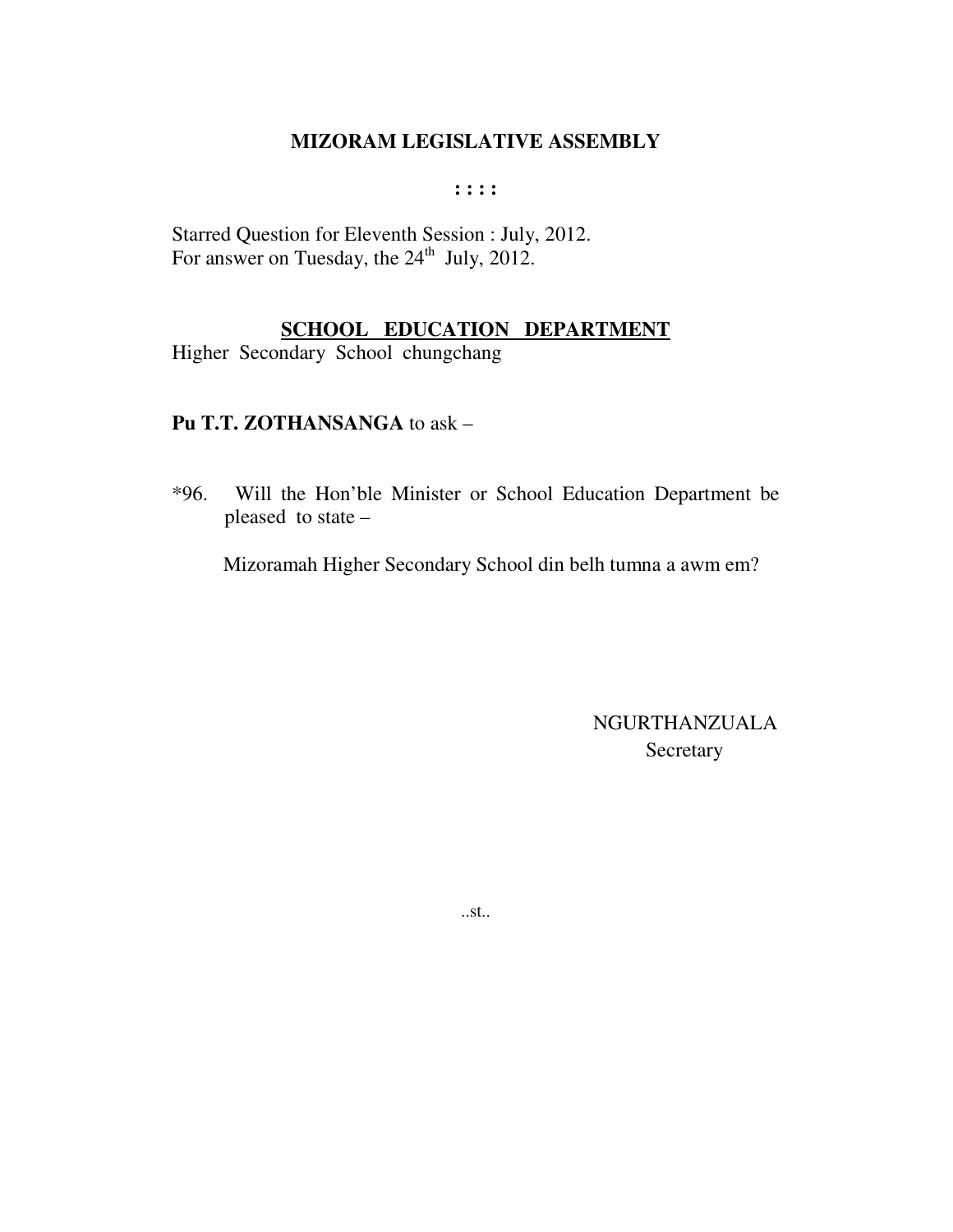#### MIZORAM LEGISLATIVE ASSEMBLY  $\cdots$   $\cdots$   $\cdots$

Starred Question for Eleventh Session : July, 2012. For answer on Tuesday, the 24<sup>th</sup> July, 2012.

#### **SCHOOL EDUCATION DEPARTMENT**

Health & Physical Instructor chungchang.

## Pu HMINGDAILOVA KHIANGTE to ask -

\*97. Will the Hon'ble Minister for School Education Department be pleased to state  $-$ 

Thingdawl Serkhan Government Middle School leh Government Middle School-II atan Health & Physical Instructor, VC thlan hma daiha advertised tawhte kha engtikah nge an lak dawn?

> NGURTHANZUALA Secretary.

 $\dots$ nt $\dots$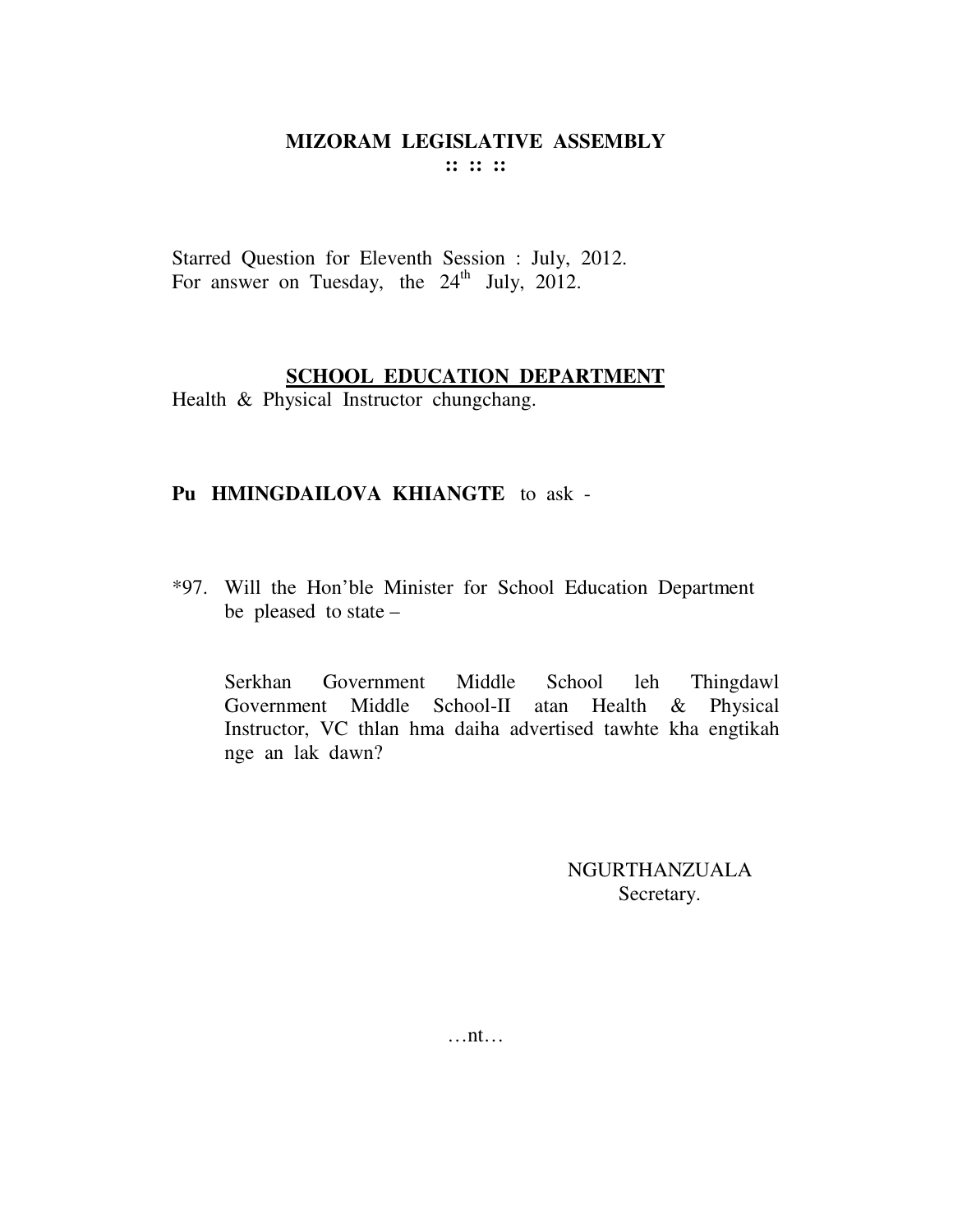Starred Question for Eleventh Session : July, 2012. For answer on Tuesday, the  $24<sup>th</sup>$  July 2012.

# **SCHOOL EDUCATION DEPARTMENT**

Mid-day Meal tana sum hmuh chungchang.

## **Pu K. LIANTLINGA** to ask –

\*98. Will the Hon'ble Minister for School Education Department be pleased to state –

 Kum 2007-2012 chhung hian Mid-day Meal atan kum tinin kan Sorkar hian Central Sorkar atangin sum engzatnge a hmuh thin min hrilh thei em ?

> NGURTHANZUALA **Secretary**

….h…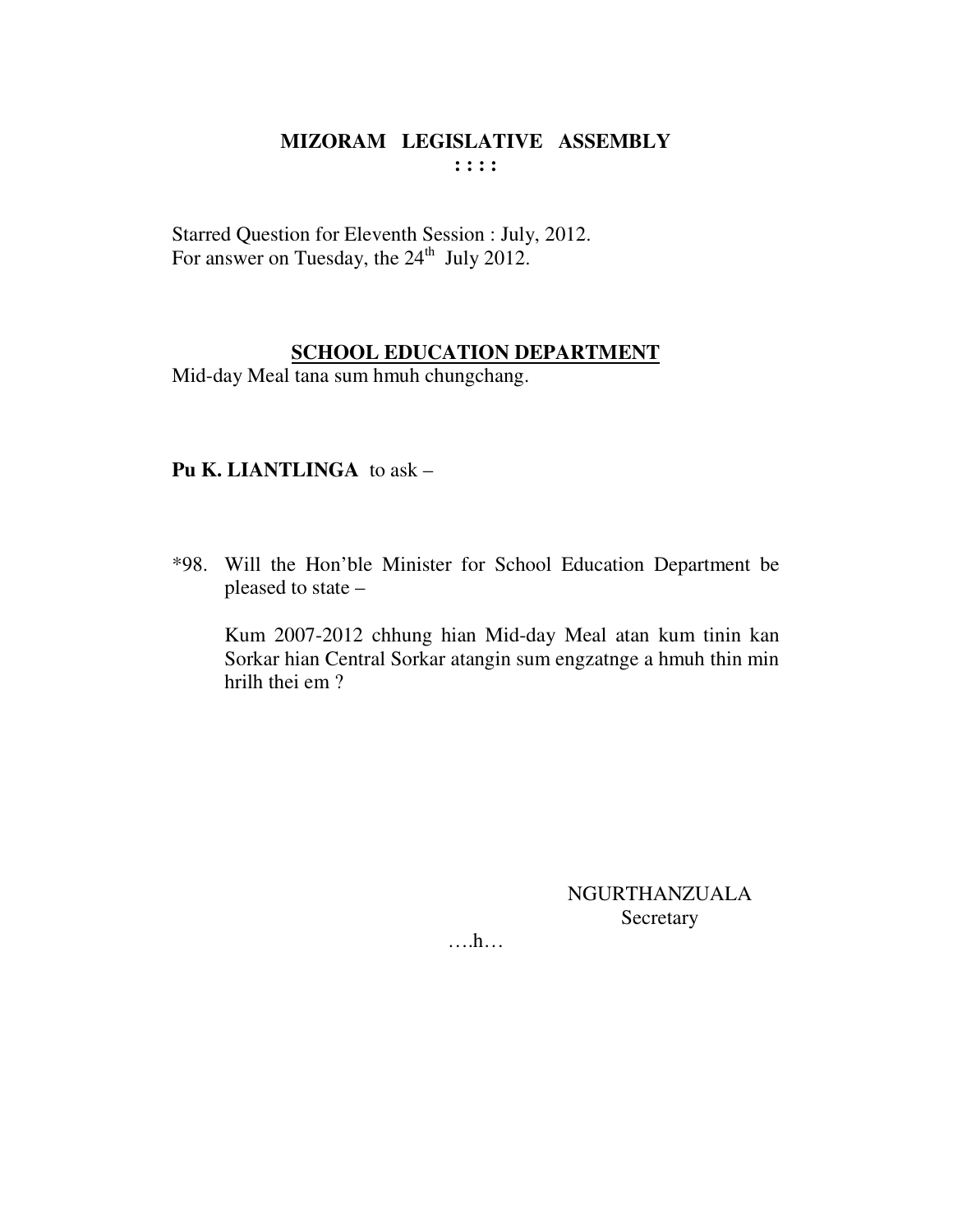Starred Question for Eleventh Session : July, 2012 For answer on Tuesday, the  $24<sup>th</sup>$  July, 2012

# **SCHOOL EDUCATION DEPARTMENT**

SSA Uniform sum chungchang.

#### **Pu B. LALTHLENGLIANA** to ask –

\*99. Will the Hon'ble Minister for School Education Department be pleased to state –

Kum 2011-2012 atana SSA Uniform sum kha naupangte hnenah sem kim vek a ni tawh em?

> NGURTHANZUALA Secretary